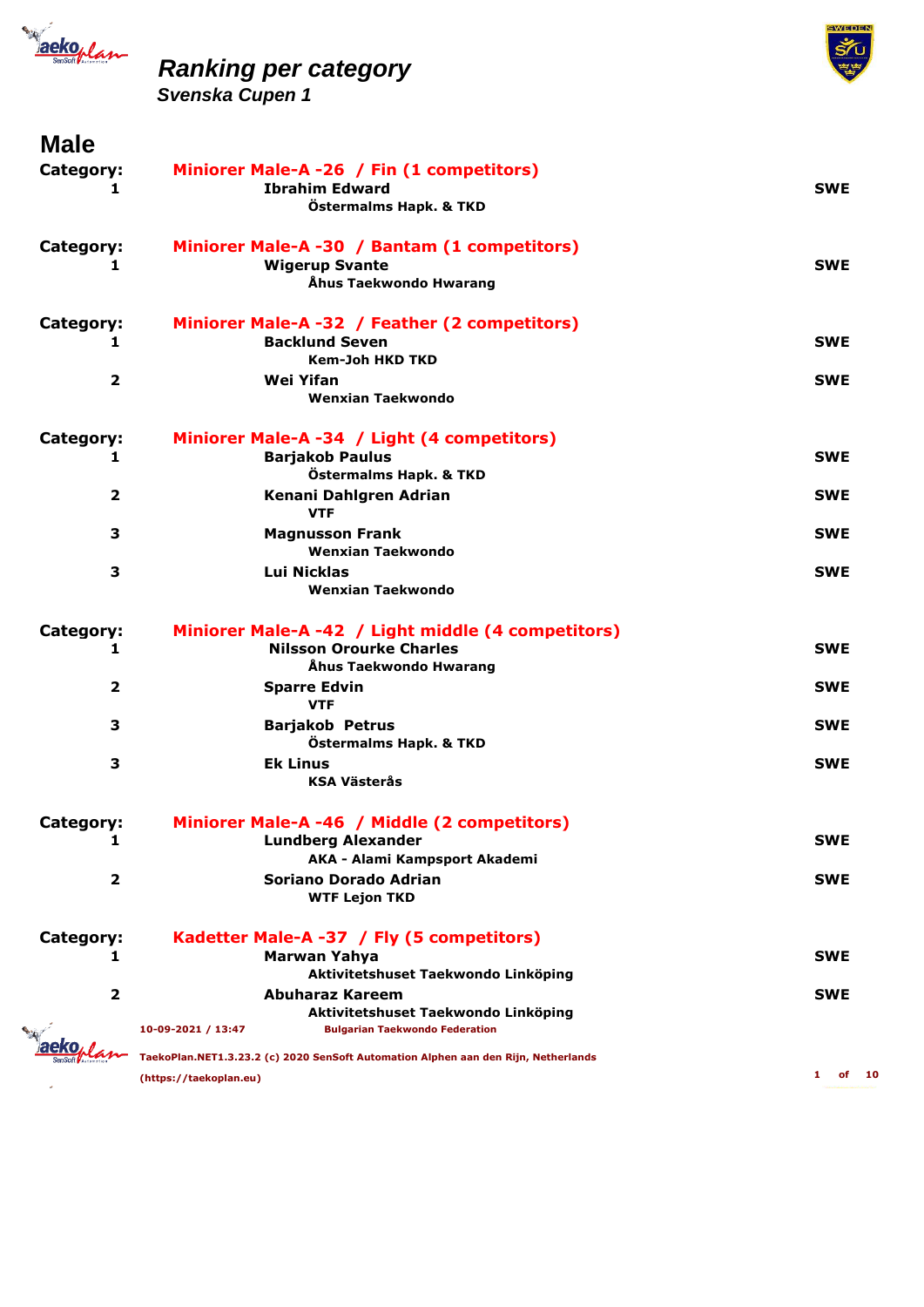



| <b>SWE</b><br><b>SWE</b><br><b>SWE</b> |
|----------------------------------------|
|                                        |
|                                        |
|                                        |
|                                        |
|                                        |
|                                        |
|                                        |
|                                        |
| <b>SWE</b>                             |
|                                        |
| <b>SWE</b>                             |
|                                        |
| <b>SWE</b>                             |
|                                        |
|                                        |
| <b>SWE</b>                             |
|                                        |
| <b>SWE</b>                             |
|                                        |
| <b>SWE</b>                             |
|                                        |
| <b>SWE</b>                             |
|                                        |
|                                        |
| <b>SWE</b>                             |
|                                        |
| <b>SWE</b>                             |
|                                        |
| <b>SWE</b>                             |
|                                        |
| <b>SWE</b>                             |
|                                        |
|                                        |
|                                        |
| SWE                                    |
|                                        |
| <b>SWE</b>                             |
|                                        |
|                                        |
| SWE                                    |
|                                        |
|                                        |
|                                        |
| $\mathbf{2}$<br>of                     |
|                                        |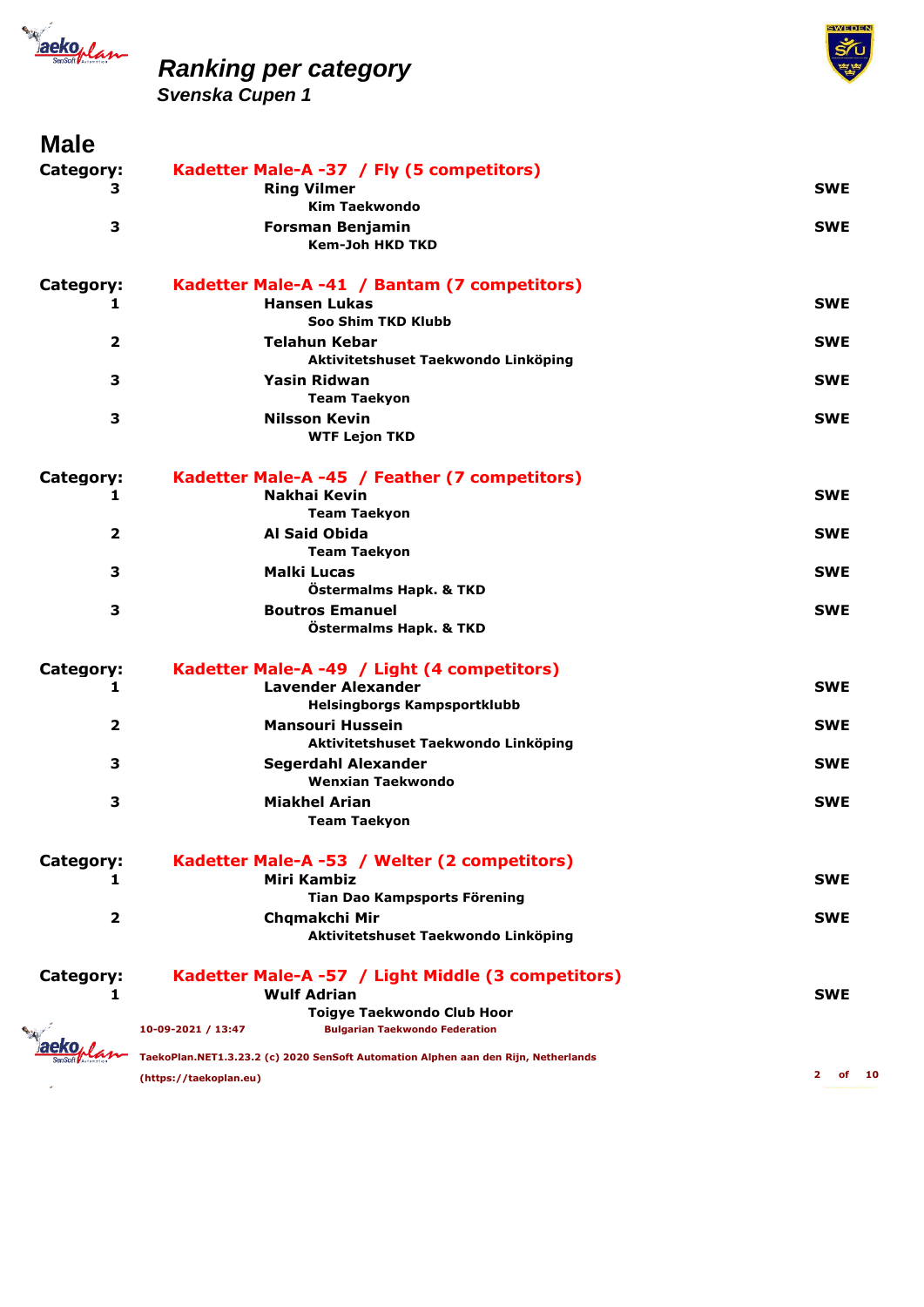



| <b>Male</b>             |                                                                                    |            |
|-------------------------|------------------------------------------------------------------------------------|------------|
| Category:               | Kadetter Male-A -57 / Light Middle (3 competitors)                                 |            |
| 2                       | <b>Gorjimanesh Yasin</b>                                                           | <b>SWE</b> |
|                         | <b>Toigye Taekwondo Club Hoor</b>                                                  |            |
| 3                       | <b>Kalid Amar</b>                                                                  | <b>SWE</b> |
|                         | <b>WTF Lejon TKD</b>                                                               |            |
| Category:               | Kadetter Male-A -65 / Light Heavy (5 competitors)                                  |            |
| 1                       | <b>Aberg Maximus</b>                                                               | <b>SWE</b> |
|                         | Östermalms Hapk. & TKD                                                             |            |
| 2                       | <b>Lundberg William</b>                                                            | <b>SWE</b> |
|                         | AKA - Alami Kampsport Akademi                                                      |            |
| З                       | <b>Yacoub Mahmoud</b>                                                              | <b>SWE</b> |
|                         | <b>Kem-Joh HKD TKD</b>                                                             |            |
| З                       | <b>Boutros Emilio</b>                                                              | <b>SWE</b> |
|                         | Östermalms Hapk. & TKD                                                             |            |
| Category:               | Juniorer Male-A -45 / Fin (3 competitors)                                          |            |
| 1                       | <b>Marwan Mussa</b>                                                                | <b>SWE</b> |
|                         | Aktivitetshuset Taekwondo Linköping                                                |            |
| $\overline{2}$          | <b>Abuharaz Mohammed</b>                                                           | <b>SWE</b> |
|                         | Aktivitetshuset Taekwondo Linköping                                                |            |
| З                       | <b>Tim Olofsson</b>                                                                | <b>SWE</b> |
|                         | Åhus Taekwondo Hwarang                                                             |            |
| Category:               | Juniorer Male-A -48 / Fly (2 competitors)                                          |            |
| 1                       | <b>Ademi Valton</b>                                                                | <b>SWE</b> |
|                         | Kumgang Trollhättan                                                                |            |
| $\overline{\mathbf{2}}$ | <b>Thorssell Melvin</b>                                                            | <b>SWE</b> |
|                         | <b>KSA Västerås</b>                                                                |            |
| Category:               | Juniorer Male-A -51 / Bantam (4 competitors)                                       |            |
| 1                       | <b>Bojerud Bandago Elias Ibrahim</b>                                               | <b>SWE</b> |
|                         | Östermalms Hapk. & TKD                                                             |            |
| 2                       | Mosawi Mihdi                                                                       | <b>SWE</b> |
|                         | <b>Champion Taekwondo Klubb</b>                                                    |            |
| з                       | <b>Ademi Bleron</b>                                                                | <b>SWE</b> |
|                         | Kumgang Trollhättan                                                                |            |
| 3                       | <b>Noren Viktor</b>                                                                | <b>SWE</b> |
|                         | Helsingborgs Kampsportklubb                                                        |            |
| Category:               | Juniorer Male-A -55 / Feather (4 competitors)                                      |            |
| 1                       | <b>Claren Gabriel</b>                                                              | <b>SWE</b> |
|                         | Åhus Taekwondo Hwarang                                                             |            |
| 2                       | <b>Dahl Anton</b>                                                                  | <b>SWE</b> |
|                         | KSA Västerås                                                                       |            |
|                         | 10-09-2021 / 13:47<br><b>Bulgarian Taekwondo Federation</b>                        |            |
|                         | TaekoPlan.NET1.3.23.2 (c) 2020 SenSoft Automation Alphen aan den Rijn, Netherlands |            |
|                         | (https://taekoplan.eu)                                                             | з          |
|                         |                                                                                    |            |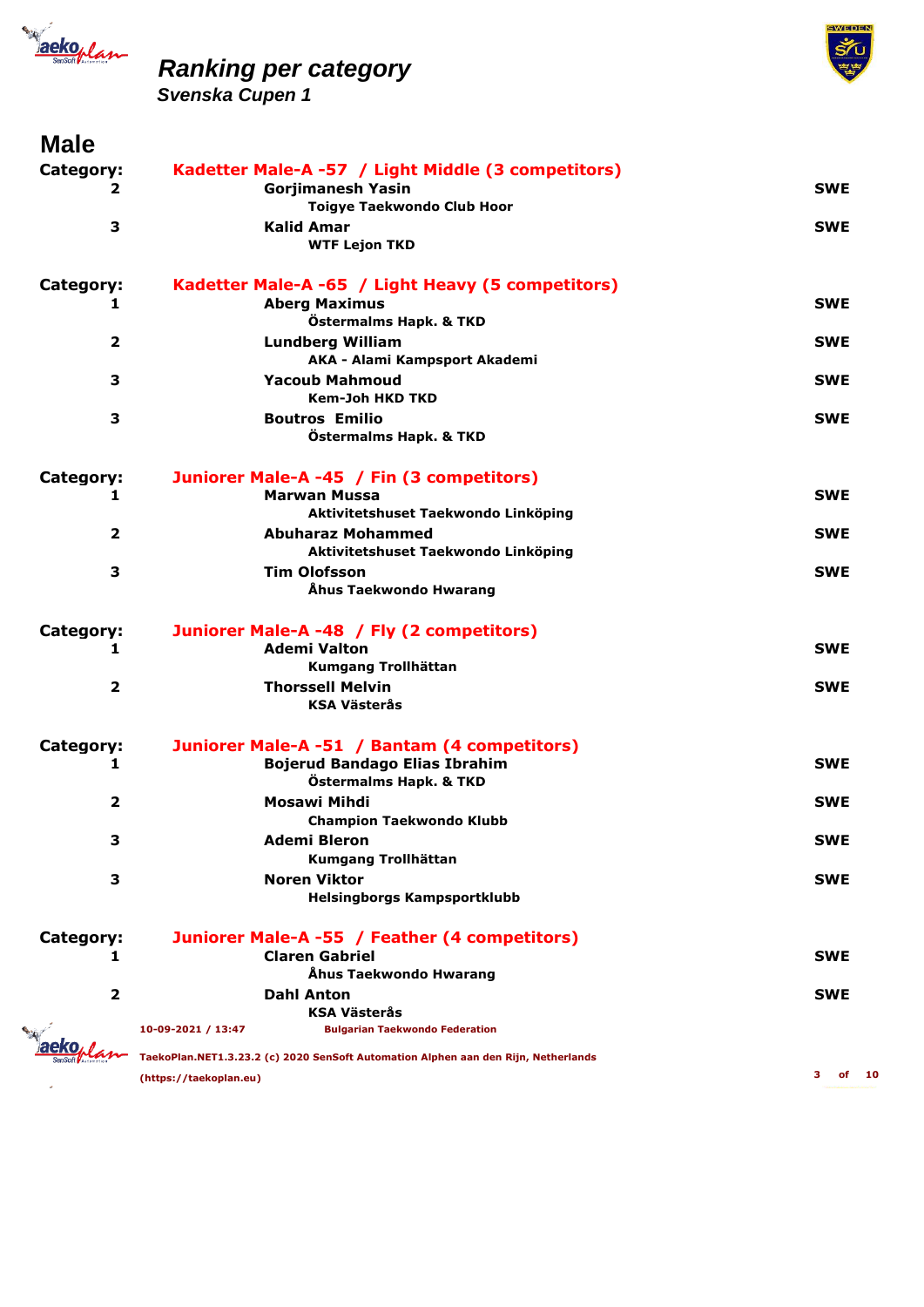



| <b>IVIQIC</b>           |                                                                                    |            |
|-------------------------|------------------------------------------------------------------------------------|------------|
| Category:               | Juniorer Male-A -55 / Feather (4 competitors)                                      |            |
| З                       | <b>Wu Simon</b>                                                                    | <b>SWE</b> |
|                         | <b>KSA Västerås</b>                                                                |            |
| 3                       | Ali Aymen                                                                          | <b>SWE</b> |
|                         | <b>Team Taekyon</b>                                                                |            |
| Category:               | Juniorer Male-A -59 / Light (7 competitors)                                        |            |
| 1                       | <b>S</b> �Derlund Aron                                                             | <b>SWE</b> |
|                         | Soo Shim TKD Klubb                                                                 |            |
| $\overline{\mathbf{2}}$ | <b>Hylteg</b> ORd Axel                                                             | <b>SWE</b> |
|                         | Soo Shim TKD Klubb                                                                 |            |
| 3                       | Astsani William                                                                    | <b>SWE</b> |
|                         | Soo Shim TKD Klubb                                                                 |            |
| 3                       | <b>Ayoub Omran</b>                                                                 | <b>SWE</b> |
|                         | <b>Team Taekyon</b>                                                                |            |
| Category:               | Juniorer Male-A -63 / Welter (4 competitors)                                       |            |
| 1                       | <b>F</b> �Ltman Albin                                                              | <b>SWE</b> |
|                         | Soo Shim TKD Klubb                                                                 |            |
| 2                       | <b>Vesterlund Linus</b>                                                            | <b>SWE</b> |
|                         | Soo Shim TKD Klubb                                                                 |            |
| 3                       | Cui Johnsun                                                                        | <b>SWE</b> |
|                         | Wenxian Taekwondo                                                                  |            |
| 3                       | <b>Bengtsson Marcus</b>                                                            | <b>SWE</b> |
|                         | <b>Baekdusan TKD</b>                                                               |            |
| Category:               | Juniorer Male-A -68 / Light middle (6 competitors)                                 |            |
| 1                       | <b>Misljenovic Sasa</b>                                                            | <b>SWE</b> |
|                         | <b>Baekdusan TKD</b>                                                               |            |
| $\overline{\mathbf{2}}$ | <b>Norberg Edvin</b>                                                               | <b>SWE</b> |
|                         | Soo Shim TKD Klubb                                                                 |            |
| з                       | <b>Johansson Elliot</b>                                                            | <b>SWE</b> |
|                         | <b>Team Toigye Panthers</b>                                                        |            |
| 3                       | <b>Dannqvist Hugo</b>                                                              | <b>SWE</b> |
|                         | <b>Baekdusan TKD</b>                                                               |            |
| Category:               | Juniorer Male-A -73 / Middle (4 competitors)                                       |            |
| 1                       | <b>Allerstrand Moses</b>                                                           | SWE        |
|                         | Soo Shim TKD Klubb                                                                 |            |
| 2                       | <b>Kallstrand Isac</b>                                                             | SWE        |
|                         | <b>Kim Taekwondo</b>                                                               |            |
| 3                       | Makela Liam                                                                        | <b>SWE</b> |
|                         | <b>Kim Taekwondo</b>                                                               |            |
| 3                       | <b>Abdul Rashid Rebaz</b>                                                          | <b>SWE</b> |
|                         | <b>Hallasan TKD Klubb</b>                                                          |            |
|                         | 10-09-2021 / 13:47<br><b>Bulgarian Taekwondo Federation</b>                        |            |
|                         | TaekoPlan.NET1.3.23.2 (c) 2020 SenSoft Automation Alphen aan den Rijn, Netherlands |            |
|                         | (https://taekoplan.eu)                                                             |            |
|                         |                                                                                    |            |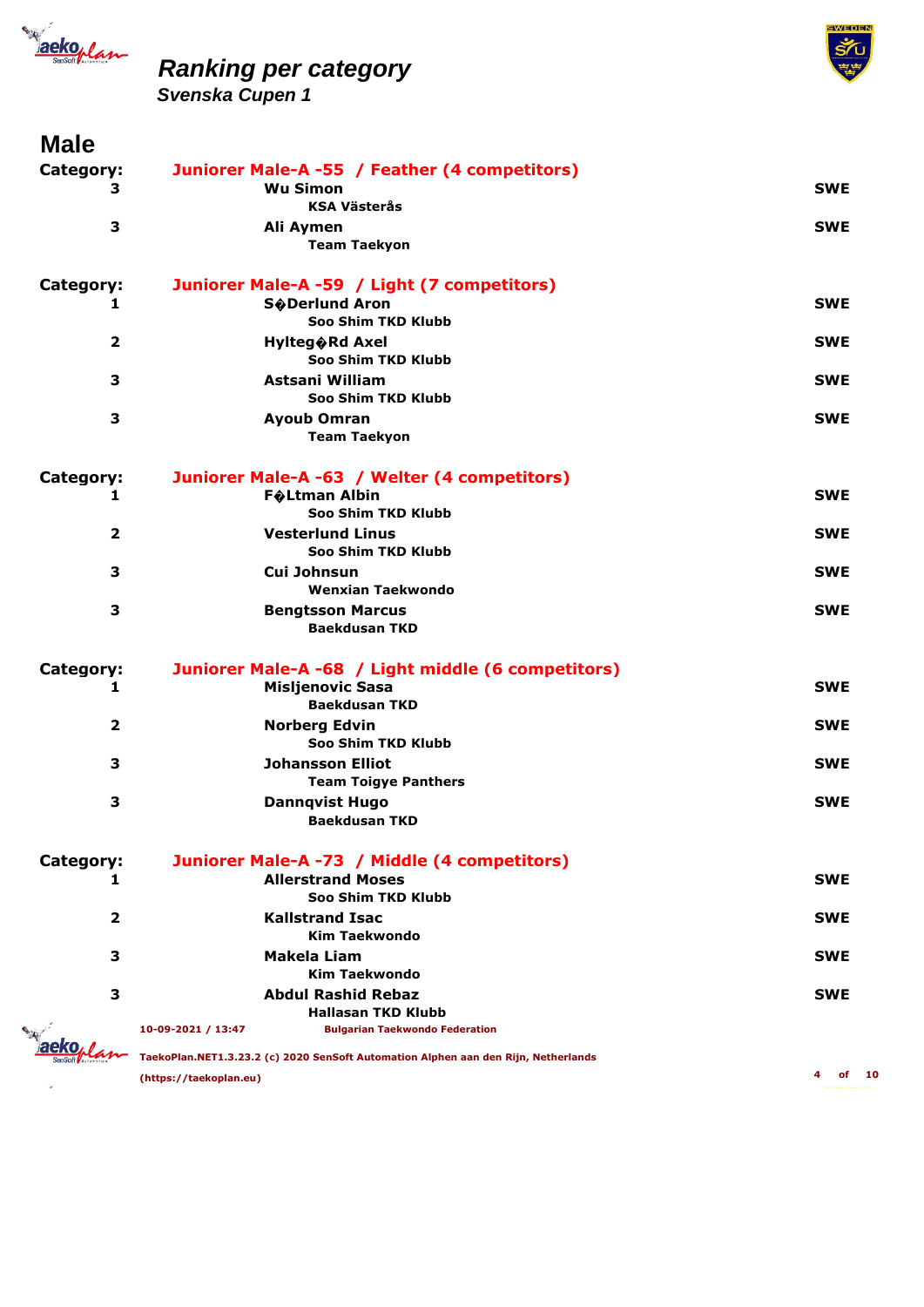

 $\mathcal{L}_{\mathcal{A}}$ 

### *Ranking per category*



| Category:<br>1          | Juniorer Male-A +78 / Heavy (1 competitors)<br><b>Brink Kevin</b><br>Kumgang Trollhättan           | <b>SWE</b>       |
|-------------------------|----------------------------------------------------------------------------------------------------|------------------|
| Category:<br>1          | Seniorer Male-A -54 / Fin (2 competitors)<br>Marwan Ebrahim<br>Aktivitetshuset Taekwondo Linköping | <b>SWE</b>       |
| 2                       | <b>Johansson Rasmus</b><br>Kumgang Trollhättan                                                     | <b>SWE</b>       |
| Category:<br>1          | Seniorer Male-A -58 / Fly (5 competitors)<br><b>Olsen Frederik Emil</b>                            | <b>SWE</b>       |
| $\overline{\mathbf{2}}$ | Soo Shim TKD Klubb<br>Wakili Shakib                                                                | <b>SWE</b>       |
| 3                       | Växjö TKD Klubb<br>Majidzdeh Mustafa                                                               | <b>SWE</b>       |
| 3                       | <b>Borås TKD Center</b><br><b>Molander Hjalmar</b><br>Soo Shim TKD Klubb                           | <b>SWE</b>       |
| Category:<br>1          | Seniorer Male-A -63 / Bantam (6 competitors)<br><b>R</b> �Nnholm Isak<br>Soo Shim TKD Klubb        | <b>SWE</b>       |
| $\mathbf{2}$            | Al-Jasim Ali<br>KFUK KFUM Malmö TKD Kl.                                                            | <b>SWE</b>       |
| 3                       | Arshadi Ali Morteza<br><b>Champion Taekwondo Klubb</b>                                             | <b>SWE</b>       |
| 3                       | <b>Rahimi Mahmud</b><br>Höllvikens TKD O Självförsv.                                               | <b>SWE</b>       |
| Category:<br>1          | Seniorer Male-A -68 / Feather (3 competitors)<br><b>Alian Ali</b>                                  | <b>SWE</b>       |
| $\overline{2}$          | <b>Borås TKD Center</b><br>Afzali Samiullah                                                        | <b>SWE</b>       |
| З                       | <b>Champion Taekwondo Klubb</b><br>Hossein Aref<br>TKD För. Jeong Sool Kwan                        | SWE              |
| Category:<br>1          | Seniorer Male-A -74 / Welter (7 competitors)<br><b>Cherif Abdrahman</b>                            | SWE              |
| 2                       | <b>TEAM REI</b><br><b>Chehade Mohammed</b>                                                         | <b>SWE</b>       |
| 3                       | <b>Chae Taekwondo Sweden</b><br><b>Cardenas Sebastian</b><br><b>Taekwondo Klubb Viking</b>         | <b>SWE</b>       |
|                         | 10-09-2021 / 13:47<br><b>Bulgarian Taekwondo Federation</b>                                        |                  |
|                         | TaekoPlan.NET1.3.23.2 (c) 2020 SenSoft Automation Alphen aan den Rijn, Netherlands                 |                  |
|                         | (https://taekoplan.eu)                                                                             | 5.<br>of<br>- 10 |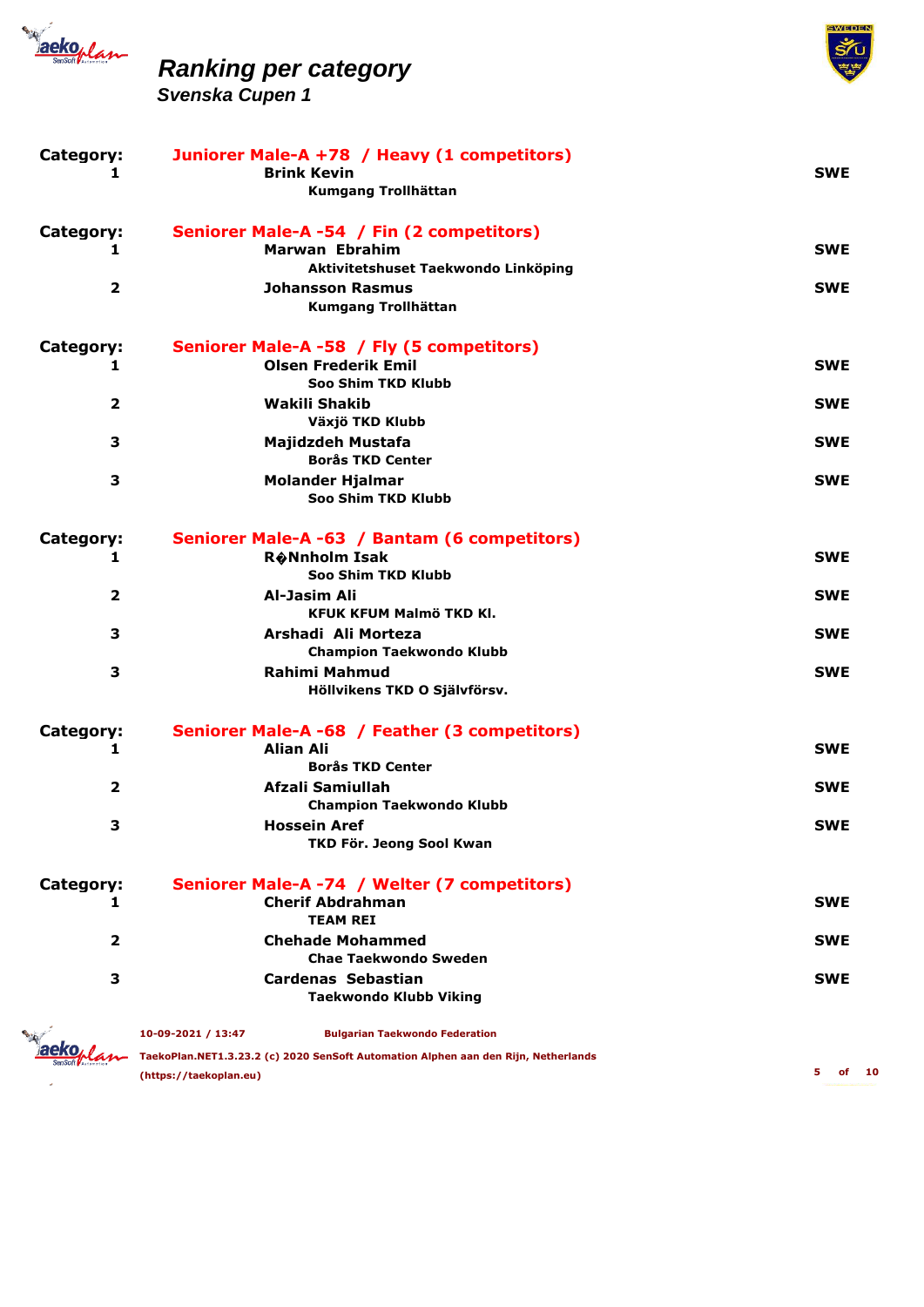

*Svenska Cupen 1*



| <b>Male</b>             |                                              |            |
|-------------------------|----------------------------------------------|------------|
| Category:               | Seniorer Male-A -80 / Light (1 competitors)  |            |
| 3                       | <b>Azam Ali</b>                              | <b>SWE</b> |
|                         | <b>Kim Taekwondo</b>                         |            |
| Category:               | Seniorer Male-A -80 / Light (1 competitors)  |            |
| 1                       | <b>Taraboosh Mohammad</b>                    | <b>SWE</b> |
|                         | <b>KFUK KFUM Malmö TKD Kl.</b>               |            |
| Category:               | Seniorer Male-A -87 / Middle (4 competitors) |            |
| 1                       | <b>Trncic Ermin</b>                          | <b>SWE</b> |
|                         | <b>Borås TKD Center</b>                      |            |
| $\overline{2}$          | <b>Fronda Sandro</b>                         | <b>SWE</b> |
|                         | TKD För. Jeong Sool Kwan                     |            |
| 3                       | <b>Bukic Erdin</b>                           | <b>SWE</b> |
|                         | TKD För. Jeong Sool Kwan                     |            |
| $\overline{\mathbf{3}}$ | Aliramaei Saman<br><b>WTF Lejon TKD</b>      | <b>SWE</b> |
|                         |                                              |            |
| Category:               | Seniorer Male-A +87 / Heavy (2 competitors)  |            |
| 1                       | <b>Karlsson Gustav</b>                       | <b>SWE</b> |
|                         | Växjö TKD Klubb                              |            |
| $\overline{\mathbf{2}}$ | Möllestam William                            | <b>SWE</b> |
|                         | <b>Chirisan WTF TKD Klubb</b>                |            |
| Category:               | Masters Male-A -68 / Feather (1 competitors) |            |
| 1                       | <b>Nielsen Flemming</b>                      | <b>SWE</b> |
|                         | Tian Dao Kampsports Förening                 |            |
| Category:               | Masters Male-A -80 / Middle (2 competitors)  |            |
| 1                       | <b>Lenander Johan</b>                        | <b>SWE</b> |
|                         | Höllvikens TKD O Självförsv.                 |            |
| $\overline{\mathbf{2}}$ | <b>Lidbom Erik</b>                           | <b>SWE</b> |
|                         | Östermalms Hapk. & TKD                       |            |

**10-09-2021 / 13:47 Bulgarian Taekwondo Federation**



**TaekoPlan.NET1.3.23.2 (c) 2020 SenSoft Automation Alphen aan den Rijn, Netherlands (https://taekoplan.eu) 6 of 10**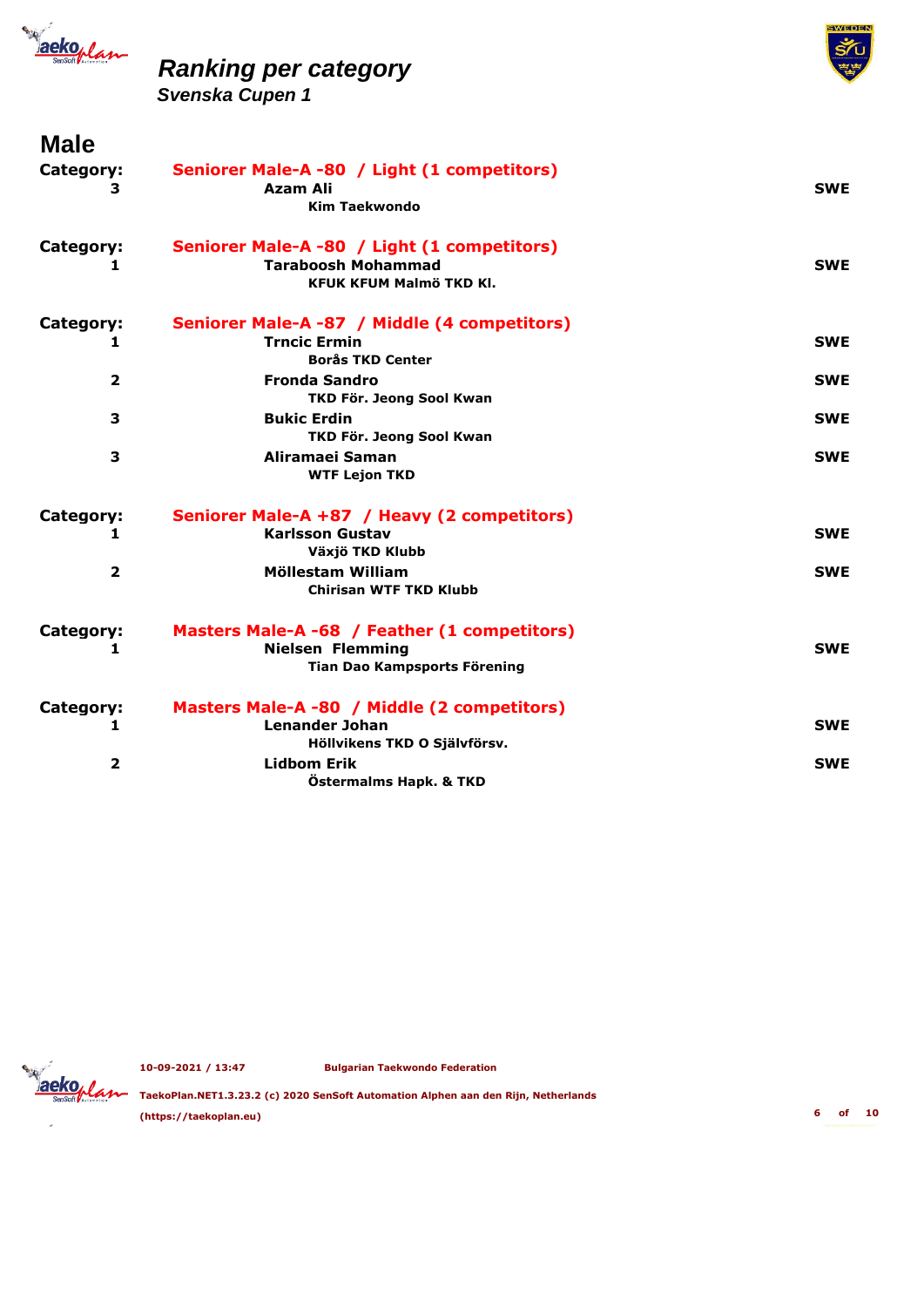





#### **Female**

| Category:               | Miniorer Female-A -38 / Welter (3 competitors)                                     |            |
|-------------------------|------------------------------------------------------------------------------------|------------|
| 1                       | <b>Waliullah Nazaah</b>                                                            | <b>SWE</b> |
|                         | <b>Kim Taekwondo</b>                                                               |            |
| $\overline{2}$          | <b>Lavender Beatrix</b>                                                            | <b>SWE</b> |
|                         | <b>Helsingborgs Kampsportklubb</b>                                                 |            |
| 3                       | Hajjari Diana                                                                      | <b>SWE</b> |
|                         | <b>Hallasan TKD Klubb</b>                                                          |            |
| Category:               | Miniorer Female-A -42 / Light middle (2 competitors)                               |            |
| 1                       | <b>Yacoub Sundos</b>                                                               | <b>SWE</b> |
|                         | <b>Kem-Joh HKD TKD</b>                                                             |            |
| $\overline{\mathbf{2}}$ | <b>Boutros Clarissa</b>                                                            | <b>SWE</b> |
|                         | Östermalms Hapk. & TKD                                                             |            |
| Category:               | Kadetter Female-A -37 / Bantam (2 competitors)                                     |            |
| 1                       | <b>Pettersson Rihanna</b>                                                          | <b>SWE</b> |
|                         | <b>Team Taekyon</b>                                                                |            |
| $\overline{\mathbf{2}}$ | <b>Claren Stella</b>                                                               | <b>SWE</b> |
|                         | Åhus Taekwondo Hwarang                                                             |            |
|                         |                                                                                    |            |
| Category:               | Kadetter Female-A -44 / Light (4 competitors)                                      |            |
| 1                       | <b>Johnsson Sigrid</b>                                                             | <b>SWE</b> |
|                         | <b>Chirisan WTF TKD Klubb</b>                                                      |            |
| $\overline{2}$          | <b>Ekman Sanna</b>                                                                 | <b>SWE</b> |
|                         | Soo Shim TKD Klubb                                                                 |            |
| 3                       | <b>Aukland Anna</b>                                                                | <b>SWE</b> |
|                         | <b>KSA Västerås</b>                                                                |            |
| 3                       | <b>Vennberg Alva</b>                                                               | <b>SWE</b> |
|                         | <b>Kim Taekwondo</b>                                                               |            |
| Category:               | Kadetter Female-A -47 / Welter (3 competitors)                                     |            |
| 1                       | <b>Gunillasson Flora</b>                                                           | <b>SWE</b> |
|                         | <b>KSA Västerås</b>                                                                |            |
| $\overline{2}$          | <b>Tapper Liljegren Malva</b>                                                      | <b>SWE</b> |
|                         | <b>Team East TKD Klubb Kalmar</b>                                                  |            |
| З                       | <b>Yrjas Melody</b>                                                                | <b>SWE</b> |
|                         | <b>Kem-Joh HKD TKD</b>                                                             |            |
| Category:               | Kadetter Female-A -51 / Light Middle (4 competitors)                               |            |
| 1                       | <b>Zecirovic Nina</b>                                                              | SWE        |
|                         | <b>Kim Taekwondo</b>                                                               |            |
| $\overline{2}$          | Zecirovic Ema                                                                      | <b>SWE</b> |
|                         | <b>Kim Taekwondo</b>                                                               |            |
| 3                       | Laghrissi Nadira                                                                   | SWE        |
|                         | Östermalms Hapk. & TKD                                                             |            |
|                         | 10-09-2021 / 13:47<br><b>Bulgarian Taekwondo Federation</b>                        |            |
|                         |                                                                                    |            |
|                         | TaekoPlan.NET1.3.23.2 (c) 2020 SenSoft Automation Alphen aan den Rijn, Netherlands |            |
|                         | (https://taekoplan.eu)                                                             | 7<br>оf    |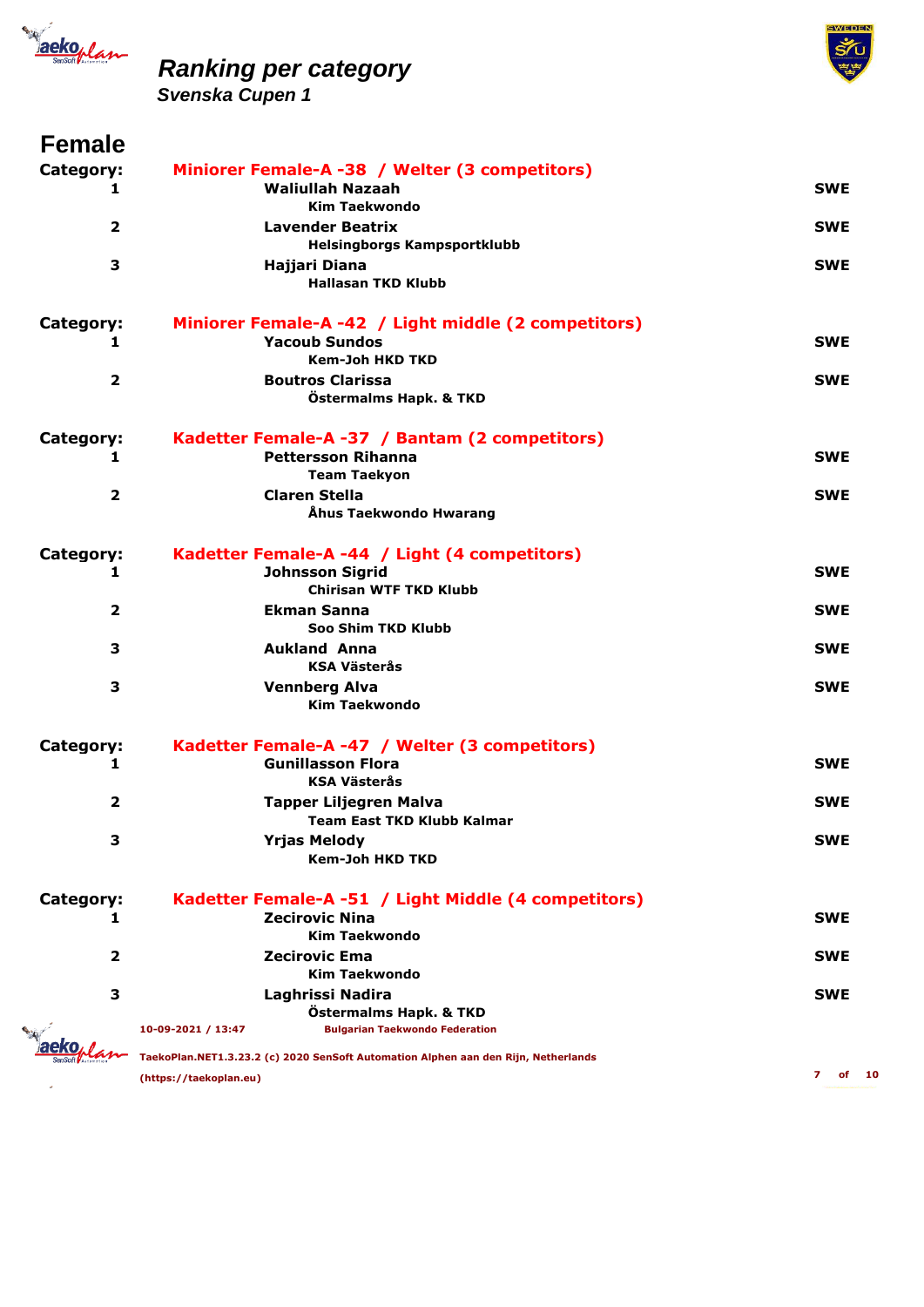



**MEDEN** 

*Svenska Cupen 1*

### **Female**

| Category:<br>3 | Kadetter Female-A -55 / Middle (4 competitors)<br>Faraj Lana<br><b>WTF Lejon TKD</b>                                                              | <b>SWE</b> |
|----------------|---------------------------------------------------------------------------------------------------------------------------------------------------|------------|
| Category:<br>1 | Kadetter Female-A -55 / Middle (4 competitors)<br><b>Touma Elena</b><br>Östermalms Hapk. & TKD                                                    | <b>SWE</b> |
| $\overline{2}$ | <b>Karlberg Tea</b><br><b>Kim Taekwondo</b>                                                                                                       | <b>SWE</b> |
| 3              | <b>Kvam Tilda</b><br><b>Helsingborgs Kampsportklubb</b>                                                                                           | <b>SWE</b> |
| 3              | Nakhani Sahar<br><b>Team Taekyon</b>                                                                                                              | <b>SWE</b> |
| Category:<br>1 | Kadetter Female-A -59 / Light Heavy (1 competitors)<br>Lindholm Johanna<br><b>Team Taekyon</b>                                                    | <b>SWE</b> |
| Category:<br>1 | Kadetter Female-A +59 / Heavy (2 competitors)<br><b>Svardstrom Astrid</b><br>Gävle Taekwandoklubb                                                 | <b>SWE</b> |
| 2              | <b>Bojerud Bandago Amina</b><br>Östermalms Hapk. & TKD                                                                                            | <b>SWE</b> |
| Category:<br>1 | Juniorer Female-A -42 / Fin (1 competitors)<br><b>Ivanov Felizia</b><br>Tian Dao Kampsports Förening                                              | <b>SWE</b> |
| Category:<br>1 | Juniorer Female-A -46 / Bantam (1 competitors)<br><b>Abdulal Yamama</b><br><b>WTF Lejon TKD</b>                                                   | <b>SWE</b> |
| Category:<br>1 | Juniorer Female-A -49 / Feather (3 competitors)<br><b>Boden Indra</b><br><b>Soo Shim TKD Klubb</b>                                                | <b>SWE</b> |
| $\mathbf{z}$   | <b>Pettersson Patricia</b><br><b>Team Taekyon</b>                                                                                                 | <b>SWE</b> |
| з              | <b>Vendel Maja</b><br><b>Kristianstad Taekwondo</b>                                                                                               | SWE        |
| Category:<br>1 | Juniorer Female-A -52 / Light (6 competitors)<br><b>Holmstr</b> �M Anna<br>Soo Shim TKD Klubb                                                     | <b>SWE</b> |
| $\mathbf{z}$   | <b>Hellgren Matilda</b><br>Soo Shim TKD Klubb                                                                                                     | <b>SWE</b> |
|                | 10-09-2021 / 13:47<br><b>Bulgarian Taekwondo Federation</b><br>TaekoPlan.NET1.3.23.2 (c) 2020 SenSoft Automation Alphen aan den Rijn, Netherlands |            |
|                | (https://taekoplan.eu)                                                                                                                            | 8<br>оf    |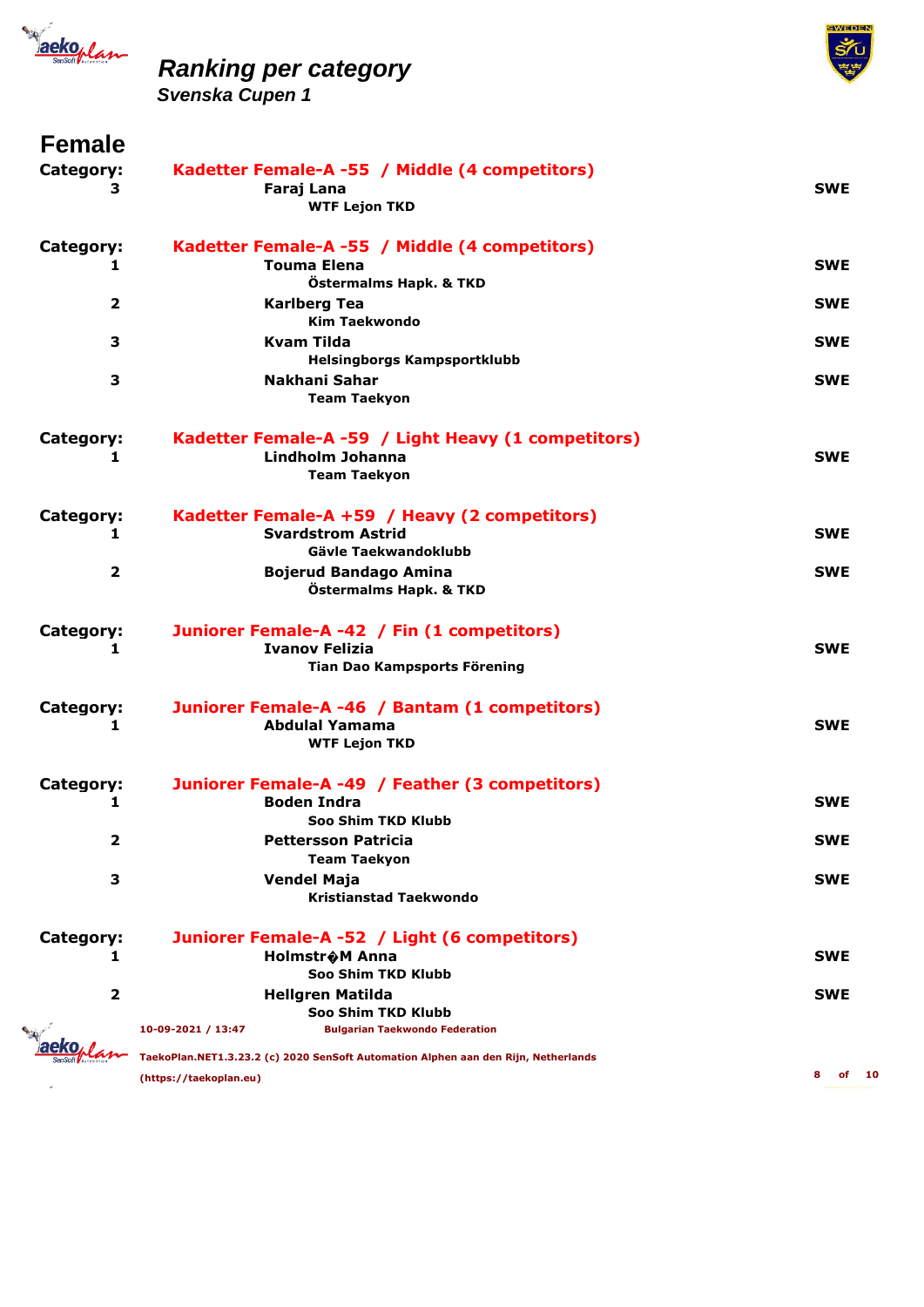



*Svenska Cupen 1*

#### **Female**

| Category:               | Juniorer Female-A -52 / Light (6 competitors)                                      |                 |
|-------------------------|------------------------------------------------------------------------------------|-----------------|
| 3                       | <b>Schultz Bianca</b>                                                              | <b>SWE</b>      |
|                         | Östermalms Hapk. & TKD                                                             |                 |
| 3                       | Ljungstr�M Filippa                                                                 | <b>SWE</b>      |
|                         | Kumgang Trollhättan                                                                |                 |
|                         |                                                                                    |                 |
| Category:               | Juniorer Female-A -55 / Welter (3 competitors)                                     | <b>SWE</b>      |
| 1                       | <b>Stock Moa</b><br>Östermalms Hapk. & TKD                                         |                 |
| $\overline{\mathbf{2}}$ |                                                                                    | <b>SWE</b>      |
|                         | <b>Nyman Ebba</b><br>Soo Shim TKD Klubb                                            |                 |
| 3                       | <b>K Edlund Selma</b>                                                              | <b>SWE</b>      |
|                         | Kumgang Trollhättan                                                                |                 |
|                         |                                                                                    |                 |
| Category:               | Juniorer Female-A -59 / Light middle (5 competitors)                               |                 |
| 1                       | <b>Holmgren Troja</b><br><b>Baekdusan TKD</b>                                      | <b>SWE</b>      |
|                         | <b>Aukland Emma</b>                                                                |                 |
| 2                       | <b>KSA Västerås</b>                                                                | <b>SWE</b>      |
| 3                       | <b>Hassan Miwa</b>                                                                 | <b>SWE</b>      |
|                         | <b>WTF Lejon TKD</b>                                                               |                 |
| 3                       | Eek Isabella                                                                       | <b>SWE</b>      |
|                         | <b>Baekdusan TKD</b>                                                               |                 |
|                         |                                                                                    |                 |
| Category:               | Juniorer Female-A -63 / Middle (6 competitors)                                     |                 |
| 1                       | <b>Andersson Tindra</b>                                                            | <b>SWE</b>      |
|                         | <b>Baekdusan TKD</b>                                                               |                 |
| $\overline{\mathbf{2}}$ | <b>Gorimanesh Yasna</b>                                                            | <b>SWE</b>      |
|                         | <b>Toigye Taekwondo Club Hoor</b>                                                  |                 |
| 3                       | <b>Linden Linda</b>                                                                | <b>SWE</b>      |
|                         | <b>Toigye Taekwondo Club Hoor</b>                                                  |                 |
| 3                       | Soederhjelm Frida                                                                  | <b>SWE</b>      |
|                         | <b>KSA Västerås</b>                                                                |                 |
| Category:               | Juniorer Female-A -68 / Light heavy (3 competitors)                                |                 |
| 1                       | Karabeleska Lea                                                                    | <b>SWE</b>      |
|                         | KFUK KFUM Malmö TKD Kl.                                                            |                 |
| $\overline{\mathbf{2}}$ | <b>Forsman Agnes</b>                                                               | <b>SWE</b>      |
|                         | <b>Kem-Joh HKD TKD</b>                                                             |                 |
| 3                       | <b>Standig Sofie</b>                                                               | <b>SWE</b>      |
|                         | <b>Baekdusan TKD</b>                                                               |                 |
| Category:               | Juniorer Female-A +68 / Heavy (3 competitors)                                      |                 |
| 1                       | <b>Sjoberg Frida</b>                                                               | <b>SWE</b>      |
|                         | KFUK KFUM Malmö TKD Kl.                                                            |                 |
|                         | 10-09-2021 / 13:47<br><b>Bulgarian Taekwondo Federation</b>                        |                 |
|                         | TaekoPlan.NET1.3.23.2 (c) 2020 SenSoft Automation Alphen aan den Rijn, Netherlands |                 |
|                         | (https://taekoplan.eu)                                                             | 9<br>оf<br>- 10 |
|                         |                                                                                    |                 |